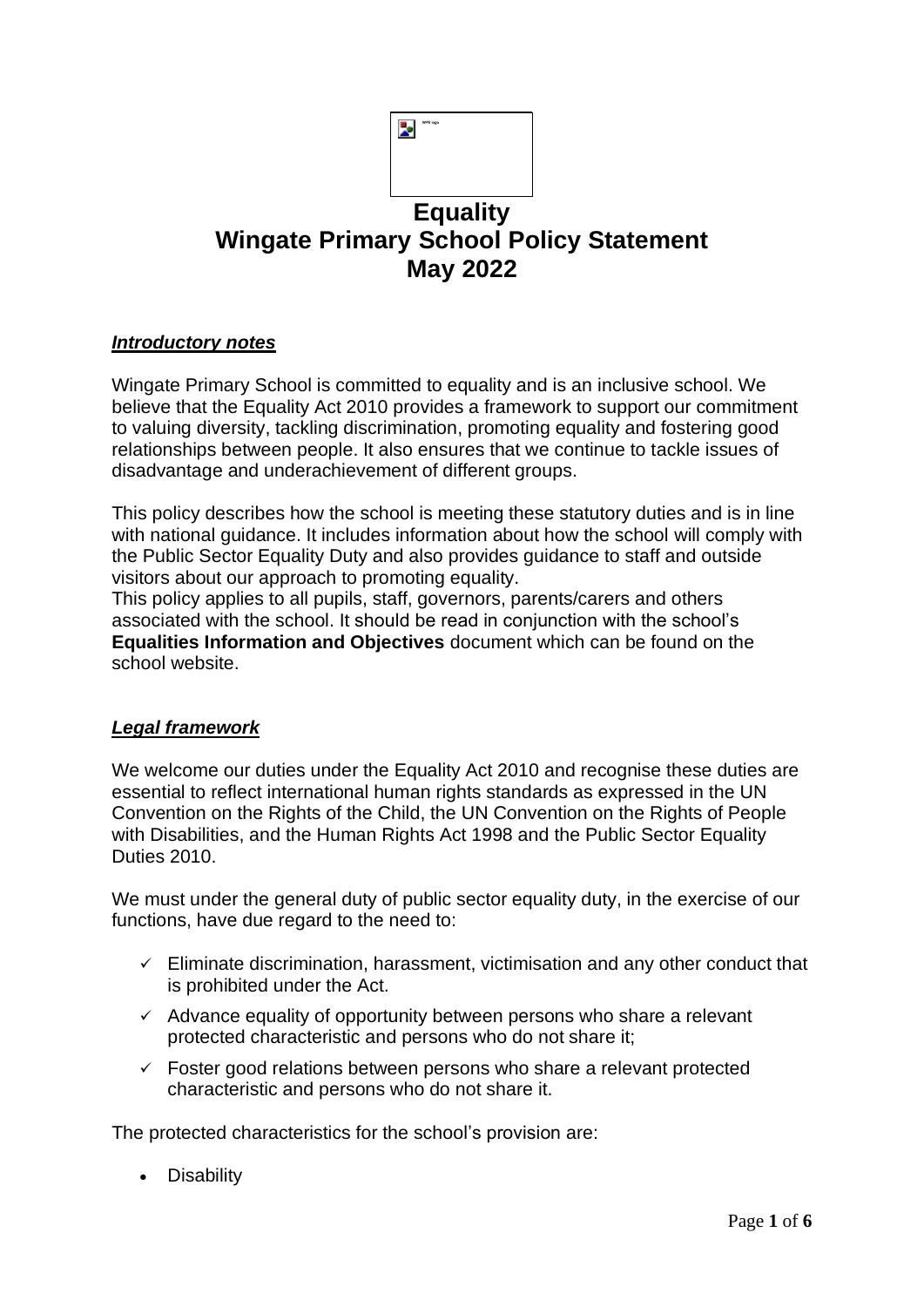- Gender Reassignment (Gender Identity)
- Pregnancy and Maternity
- Race (Ethnicity)
- Religion or Belief
- Sex (Gender)
- Sexual Orientation
- Age
- Marriage and Civil Partnerships

Age and Marriage & Civil Partnership are NOT protected characteristics for the school's provisions for pupils.

We will have **due regard** to advancing equality of opportunity including making serious consideration of the need to

- remove or minimise disadvantages suffered by persons who share a relevant protected characteristic that are connected to that characteristic;
- take steps to meet the needs of persons who share a protected characteristic that are different from the needs of persons who do not share it;
- encourage persons who share a relevant protected characteristic to participate in public life or in any activity in which participation by such persons is disproportionately low.

We will take into account the six Brown principles of 'due regard'

- **awareness –** all staff know and understand what the law requires
- **timeliness**  implications considered before they are implemented
- **rigour –** open-minded and rigorous analysis, including parent/pupil voice
- **non-delegation –** the PSED cannot be delegated
- **continuous –** ongoing all academic year
- **record-keeping –** keep notes and records of decisions & meetings

We welcome the opportunity to be transparent and accountable. To this end we fulfil the specific duties of the Act by:

- $\checkmark$  publishing and updating our Equality Information at least annually
- $\checkmark$  publishing and updating our Equality Objectives at least every 4 years (reviewing progress annually)

We aim to make the information accessible, easy to read and easy to find on our school website.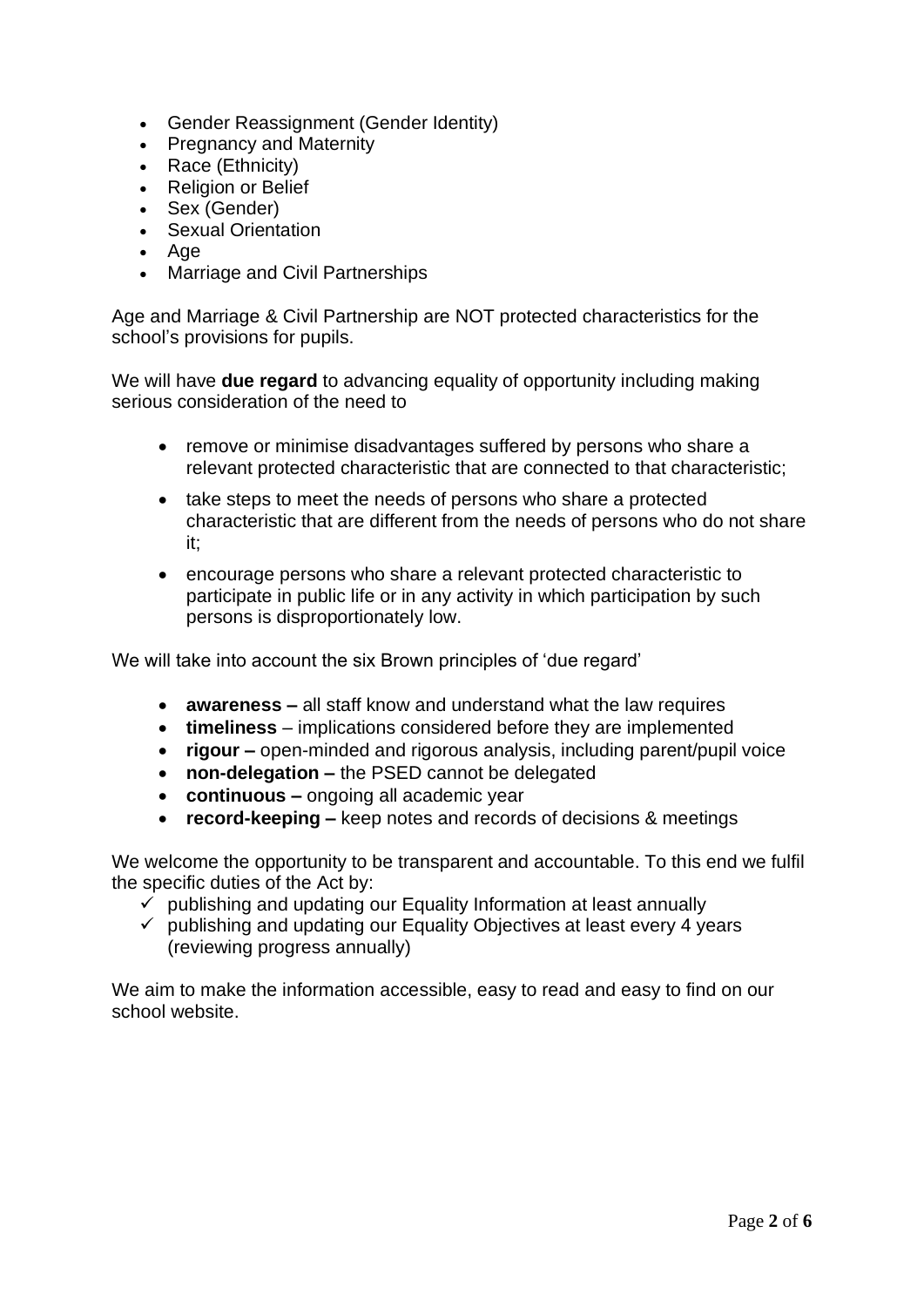# *Guiding principles*

In fulfilling the legal obligations cited above, we are guided by nine principles:

## **Principle 1: All learners are of equal value.**

We see all learners and potential learners, and their parents and carers, as of equal value.

#### **Principle 2: We recognise and respect difference.**

Treating people equally (Principle 1 above) does not necessarily involve treating everyone the same. Our policies, procedures and activities must not discriminate but must nevertheless take account of differences of life-experience, outlook and background, and in the kinds of barrier and disadvantage which people may face.

\*There are some areas where a school with a religious character can make exceptions on some certain prescribed grounds. These are discussed at the end of the document.

#### **Principle 3: We foster positive attitudes and relationships, and a shared sense of cohesion and belonging.**

We intend that our policies, procedures and activities should promote:

- positive attitudes towards people with disabilities, good relations between those with disabilities and those without, and an absence of harassment towards people with disabilities
- positive interaction, good relations and dialogue between groups and communities different from each other in terms of ethnicity, culture, religious affiliation, national origin or national status, and an absence of prejudice-related bullying and incidents
- mutual respect between genders, and an absence of sexual, homophobic and transphobic harassment
- positive attitudes and understanding of those who are pregnant or during maternity.

## **Principle 4: We observe good equalities practice in staff recruitment, retention and development**

We ensure that policies and procedures should benefit all employees and potential employees, for example in recruitment and promotion, and in continuing professional development.

\*There are some areas where a school with a religious character can make exceptions on some certain prescribed grounds. These are discussed at the end of the document.

#### **Principle 5: We aim to reduce and remove inequalities and barriers that already exist**

In addition to avoiding or minimising possible negative impacts of our policies, we take opportunities to maximise positive impacts by reducing and removing inequalities and barriers that may already exist.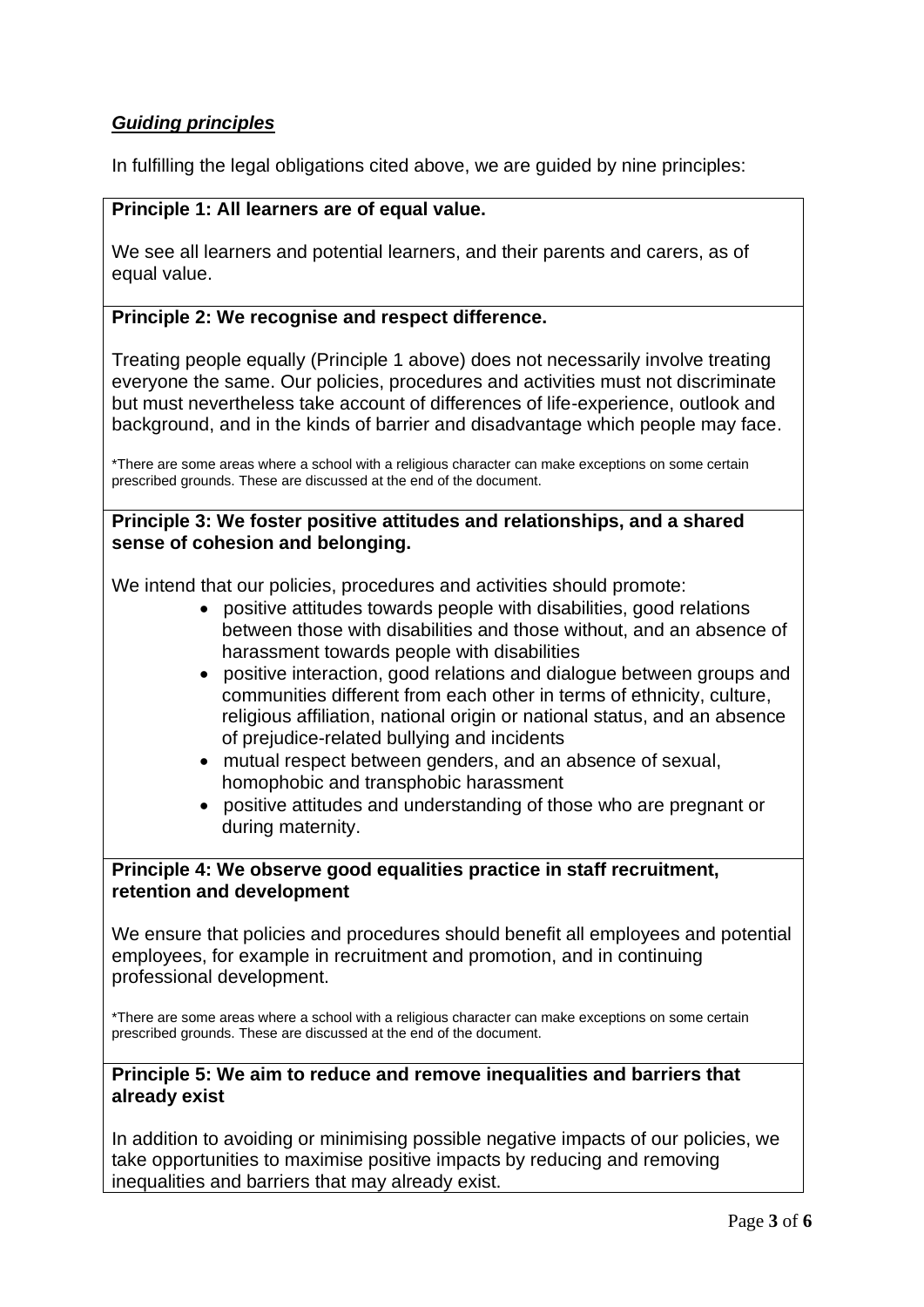# **Principle 6: We consult and involve widely**

People affected by a policy or activity should be consulted and involved in the design of new policies, and in the review of existing ones. We consult and involve all sectors of the school community.

#### **Principle 7: Society as a whole should benefit**

We intend that our policies and activities should benefit society as a whole, both locally and nationally, by fostering greater social cohesion, and greater participation in public life.

## **Principle 8: Objectives**

Every four years we formulate and publish specific and measurable objectives, based on the evidence we have collected. The objectives which we identify take into account national and local priorities and issues, as appropriate. We keep our equality objectives under review and report annually on progress towards achieving them.

# *The curriculum*

The contents of the school curriculum are exempt under the Equality Act 2010 to allow schools to explore a full range of issues, ideas and materials. However, the way in which we deliver the curriculum to our pupils remains subject to the Equality Act 2010.

We keep each curriculum area under review in order to ensure that teaching and learning reflect the guiding principles.

We aim to promote equality and provide opportunities to learn about equality issues across the school curriculum and all age groups. We will ensure all pupils develop an understanding of each of the protected characteristics at an age-appropriate level.

## *Ethos and organisation*

We ensure the quiding principles apply to the full range of our policies and practices, including those that are concerned with:

- pupils' progress, attainment and achievement
- pupils' personal development, welfare and well-being
- teaching styles and strategies
- admissions and attendance \*
- staff recruitment, retention and professional development \*
- care, guidance and support
- behaviour, discipline and exclusions
- working in partnership with parents, carers and guardians
- working with the wider community.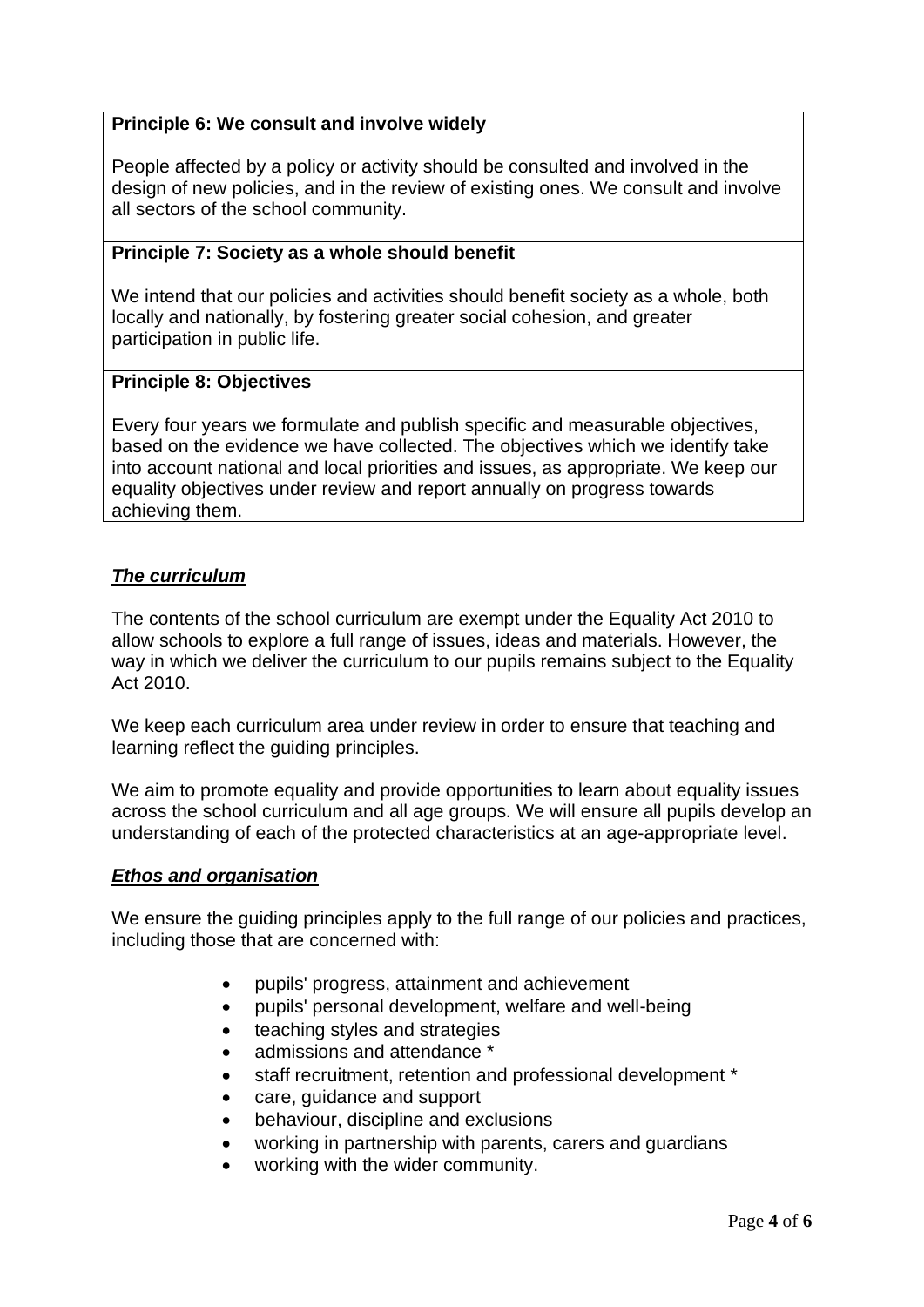# *Religious observance*

We respect the religious beliefs and practice of all staff, pupils and parents, and aim to comply with reasonable requests relating to religious observance and practice.

# *Addressing alleged prejudice and prejudice-related bullying*

The school is opposed to all forms of prejudice. There is guidance in the staff handbook/behaviour policy on how alleged prejudice-related incidents should be identified, assessed, recorded and dealt with. Staff will receive training on how procedures should be implemented.

We take seriously the importance of recording the numbers, types and seriousness of alleged prejudice-related incidents at our school and how they are dealt with. We also investigate potential patterns and trends of incidents. Our incident figures are reported to the school governing body termly.

# *Roles and responsibilities*

The governing body is responsible for ensuring that the school complies with legislation, and that this policy and its related procedures and action plans are implemented. An identified member of the governing body has a supporting role regarding the implementation of this policy.

The Head Teacher is responsible for implementing the policy; for ensuring that all staff are aware of their responsibilities and are given appropriate training and support; and for taking appropriate action.

All staff are expected to:

- Be respectful to everybody in our school community at all times in accordance with our designation as a Rights Respecting school.
	- promote an inclusive and collaborative ethos in their classroom
	- respond to alleged prejudice-related incidents that may occur
	- incorporate the principles of this policy into the curriculum
	- keep up-to-date with equalities legislation relevant to their work.

All pupils are expected to:

- Be respectful to everybody in our school community at all times in accordance with our designation as a Rights Respecting school.
- Respect others in both their language and actions;
- Follow all of the relevant school policies and codes of conduct in line with the principles of equality and inclusion.